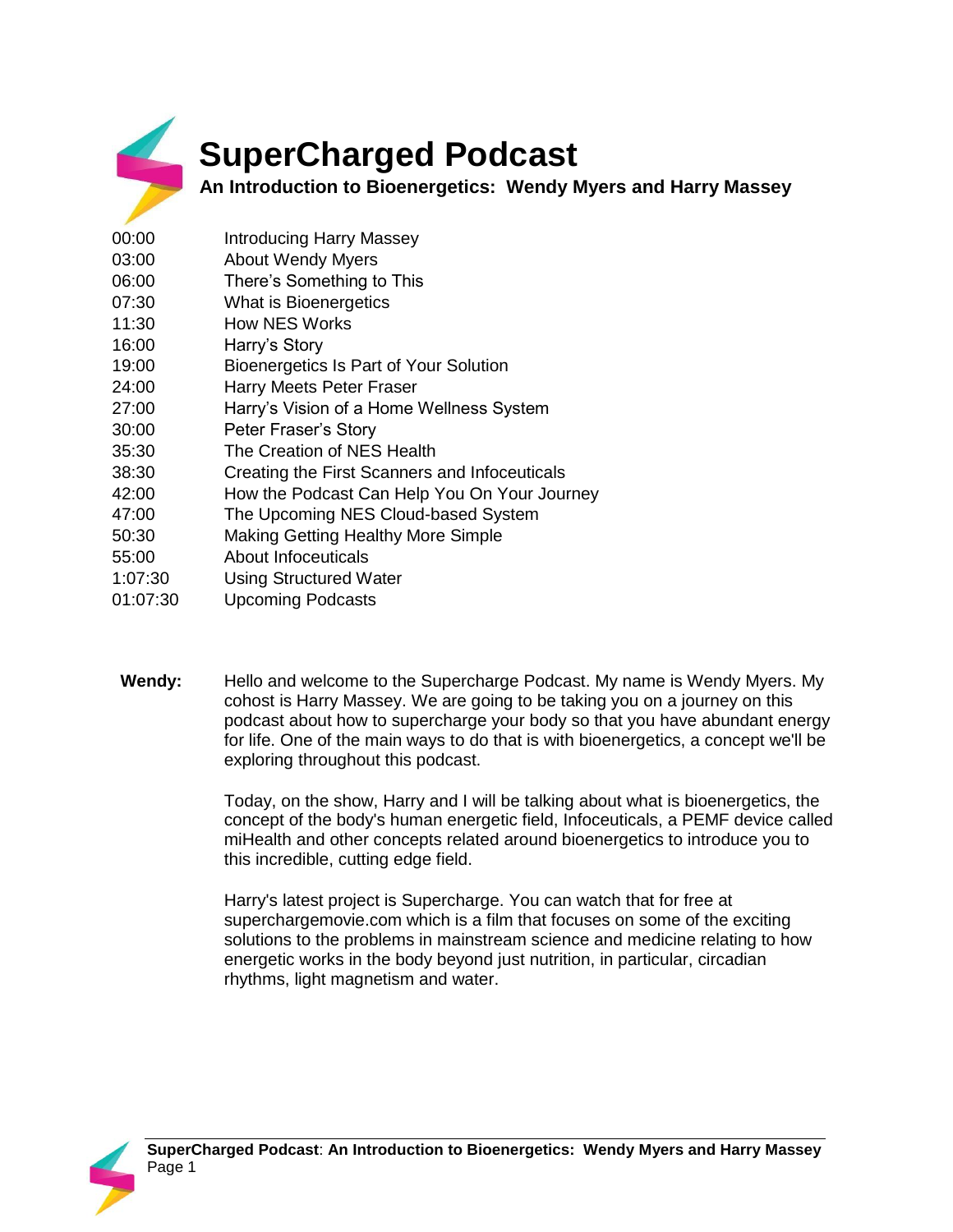**Harry**: Welcome to my cohost who is Wendy Myers. She's the founder of liveto110.com. She also was able to recover herself from chronic fatigue and ended up becoming a detoxification guru, functional diagnostic nutritionist and a NES bioenergetic practitioner where she treats thousands of clients all across the world. Also, she's based in Los Angeles.

> Not only that, she's the number one best-selling author of "Limitless Energy: How to Detox Metals and Exhaustion and Chronic Fatigue", which you should check out. She also uses her mineral analysis along with bioenergetic scans to able to design her custom mineral power detoxification firms and also our breakthrough bioenergetic programs for thousands of clients around the globe.

- 03:00 She's extraordinarily passionate about the importance of detoxification and bioenergetics to live a long disease-free life of which we will be learning all on this podcast and also on the breakthrough bioenergetics blog, which you must check out. All right, over to you Wendy.
- **Wendy**: Harry, I'm so excited to start on this journey with you and educate the world about bioenergetics. We are going to be hosting a podcast together. Sometimes, Harry will interview people. Sometimes, I will interview people. We're going to have the most amazing speakers on this podcast. NES Health practitioners, NES Health trainers and people that are doing other types of bioenergetic medicine. Just to give you a well-rounded education.

The topics will range among anything that interferes in our body's energetic field. First, why don't we just start out in talking about why we wanted to do this podcast. Harry, just tell the audience why you wanted to start this podcast to educate people about bioenergetics.

- **Harry:** I think bioenergetics, it's not a very well understood topic. Yet, it is so fundamental. It really is going to be the future of medicine. What bioenergetics is, is actually the study of how energy works in living systems. If we look at the body beyond just the traditional biochemistry point of view, it gives us so many insights of how we can both improve our health and do things for ourselves. Also—maybe--working with coaches and practitioners to also enhance your health. Really, the motivation for me is to help people to get their health back.
- **Wendy:** I'm right on the same page with you. I feel very fortunate that I met you and started on my own journey, my own NES program. I was really blown away by my results within such a fast amount of time compared to when you're doing functional medicine or taking supplements. You usually have to wait quite a long time with the results. With NES Health, I started it just completely open slate. I didn't have any positive connotations or negative connotations. I just tried it.

Within about 30 days, I had a lot of symptoms clear up. I increased my energy. I was sleeping a lot better. I had been waking up feeling like I've been hit by a truck. Just waking up exhausted. NES gave me a realization that it was EMF, electromagnetic fields, which was dramatically impacting my ability to sleep and dramatically impacting my body's energetic field.

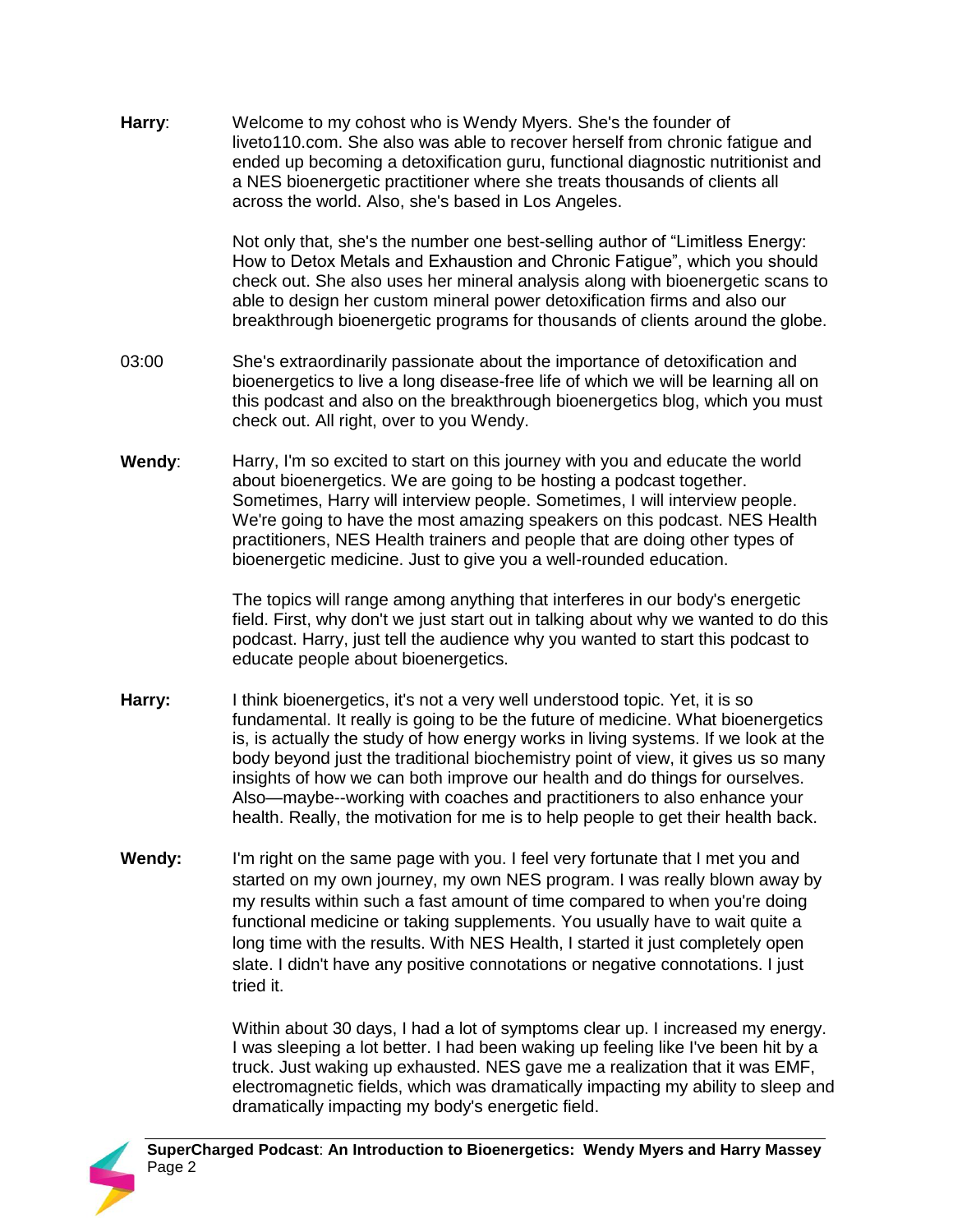I was sleeping better and I woke up in better moods. I had my lower back pain resolved that I had been dealing with for quite some time and trying all different kinds of methodologies.

06:00 I just decided there's something to this. There's something profound to this. I immediately, to your benefaction, did the NES Health training -- still further blown away by all the information that I learned there.

> I just felt as I continued on my own personal journey with NES Health that I felt like I wanted to get the word out to more people. I felt almost morally obligated to do so, because I work with thousands of clients. Many of them were too sick to detox.

> I have a detox program and write a lot about detox, but there's so many people out there, they're too sick to do that. We know they need to do that, but they're too ill, so how do you help those people? NES provides a perfect answer. That's why I wanted to embark on this journey with you and get the message out to thousands, if not millions of people about how effective bioenergetics can be in revolutionizing their health.

That's my story, my introduction to NES Health.

We're talking about NES Health. We're talking about bioenergetics. What is bioenergetics?

**Harry:**  07:30 What the word bioenergetics actually means, if we break it out--you've got bio for biology, which is in terms of life. Then you've got energetics, which is basically all about energy. The short version is bioenergetics is the study of energy in living systems. Conventionally, we don't necessarily think of our bodies being this energy exchange system because we just think that in terms of biochemistry and little molecules going around the blood and creating everything that happens in life.

> Actually, if you look at both your body and the cells that are contained in your body, continually, your cells are exchanging energy with the outside environment, i.e., in the wall of the water around them. Also, your body is exchanging energy. If we look at this from a macro point of view, we eat. That's a source of energy. We're continually breathing. We breathe in oxygen and we breathe out carbon dioxide.

We walk around and move and that's an exchange of energy. We go outside and the sunlight hits us and charges us up. We might take our shoes off and walk on the ground and we get energy in from the earth. We drink water. We

have 99% of the molecules in your body of water. Basically, it's this continual energy exchange in the water of your body. We can get hot. We can get cold. We have all of these thoughts, all of our thoughts, energy.

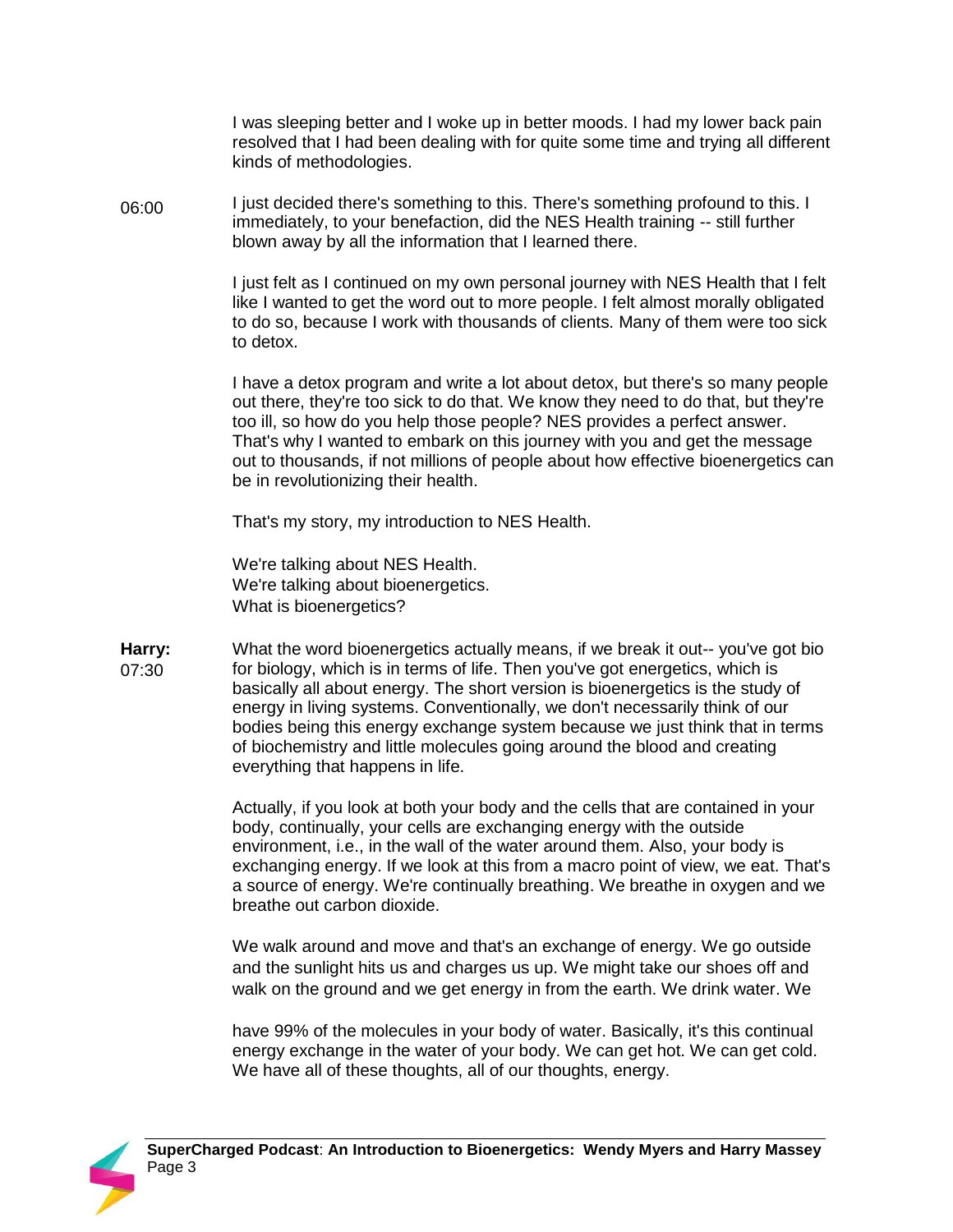Really, the crème de la crème of all of this is that all of these different energy exchanges create an overall body field if you like. They create an overall energy field. That's definitely one of the subjects we're going to look at quite a lot. When you have an energy field, you can both detect it, in other words, you can read it, but you can also correct it.

I guess that, in a nutshell, is what bioenergetics is all about. By looking at the body through this lens of energy instead of biochemistry, it allows a much broader viewpoint and aspect of how we can improve health. Instead of looking at exercise as this training thing, we can go, "Well, actually, how does it improve the exchange of energy?" A little insight into that might simply be ...

Actually, if you move a lot, you just help energy exchange in your body, which is good for health. If you over train and exercise hard, that actually can restrict energy exchange. Similar with light. We're used to thinking that plants do photosynthesis, but when you're looking the body from an energy point, if you will, something happens to the light that goes through your skin and enters your body. Actually, when photons go into your body and it hits the water inside your cells, it actually converts it to electrons, which are also a source of energy for your mitochondria.

When we look at it from this broader point of view and we look at the biohacks, all of these other types of things that people do to increase their health.

We basically have, I guess, a fresher, more higher level perspective of how we can help to improve people's health.

**Wendy:**  11:30 What I loved about NES Health, the company that you founded with Dr. Peter Fraser about 15 years ago, what I loved learning from you and from the practitioner training is that our hearts and our brains imprint information and operating instructions on energy waves. That's how our bodies primarily communicate. That's what we're talking about when we say beyond biochemistry.

> We know in conventional medicine, and even functional medicine, which is an upgrade from conventional medicine is that they talk a lot about neurotransmitters, about hormones. All of these chemicals messengers that help to communicate in our bodies and our nerve transmissions and impulses.

A lot of the phenomena in our body cannot be explained with biochemistry alone. There are a lot of phenomena that cannot happen that quickly. As quickly as they happen. Coordinating when we're running or just many different things in our body can't be accounted for by the traditional model of biochemistry.

Not only that, but the energy that our body produces cannot be explained from the amount of energy the mitochondria produce. The mitochondria only produces small fraction of our body's energy and the rest is explained with bioenergetics. That's what we're getting into today with this podcast is taking you on this journey to help you explore the ways in which our bodies work beyond which you already know.

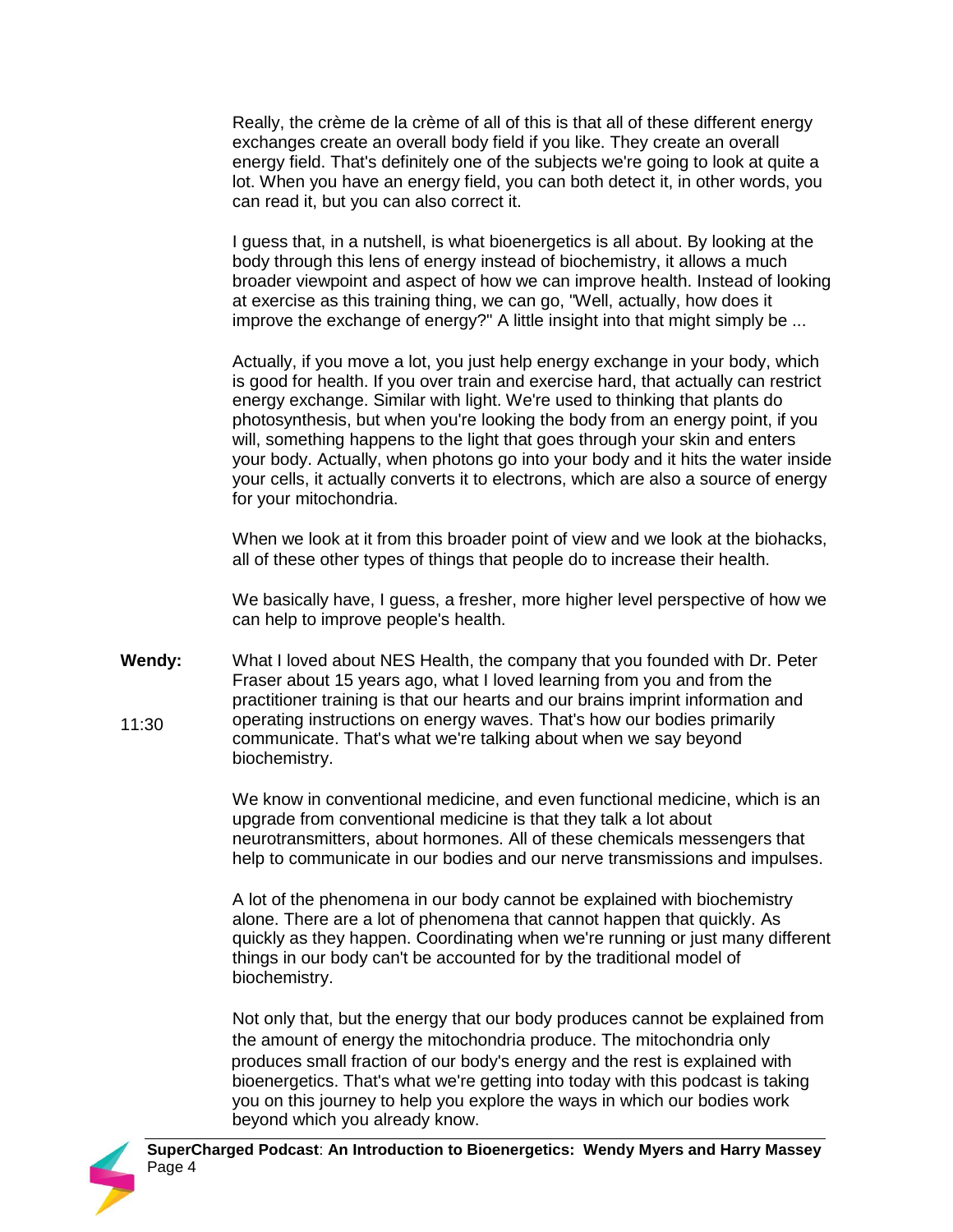Harry: Yeah, I think that's absolutely true. I think it would be great just to look at a couple of those things that you just mentioned. One of them where you said biochemistry can't really explain all of the majesty or the miracle of what happens in your body. Maybe we should just look at a few examples. Generally, if you get super stressed or you get into some situation that you get angry like the conventional model is ...

> Your adrenal glands and your thyroid gland and your brain will produce a bunch of neuropeptides. They'll also go and produce a bunch of hormones. Those molecules will go around your blood and give little messages to the cells and then your cells will react.

If you think that through logically, that would take minutes for your body to react. Yet, actually, what happens if you get to a situation where someone makes you angry, it's like that. It's actually instant. All of your cells suddenly react and you end up in a completely different state instantly. Biochemistry can't really explain that. Yet, this idea of a body field that there's information that is carried on the energy field and your cells also ...

It's true, they do have biochemistry receptors but they also have receptors for energy waves or, if you like, the energy field. It's through those cell receptors that the body is able to react so quickly to something like that. That's just a small example. In actual fact, when you really look down of what's happening in the cell, there's trillions of reactions happening every single second in your body of which biochemistry basically can't orchestrate. However, an energy field and the information and the instructions that carried on the energy field can orchestrate that instantaneously.

**Wendy**: That is just the core foundation of what we're going to be exploring on this podcast is the ways our body work beyond what we have been taught. What we're taught in school. What doctors are taught in medical schools and even what functional medicine doctors and practitioners are practicing.

> As many of you listeners may have learned is you've gone to doctor after doctor. You've gone to all kinds of functional medicine practitioners or even done detox programs for what have you and you're still not feeling well. That's why we're doing this podcast is to help you. Both of our missions in life or life purpose is to help as many people as possible and help those who are not able to helped through traditional means. NES Health and bioenergetics provides that answer.

16:00

**Harry:** Maybe it's a good example to share a bit of my story. Basically, when I was 21 and maybe I'll tell the real depth of the story another time, but I just wanted to talk about the biochemistry aspects. When I was 21, I ended up with chronic fatigue syndrome. The first thing I did was go to conventional doctors. They didn't know what to do.

> Pretty quickly, within a year, I basically went down the whole functional medicine and nutritional type half where I was eating this absolutely perfect

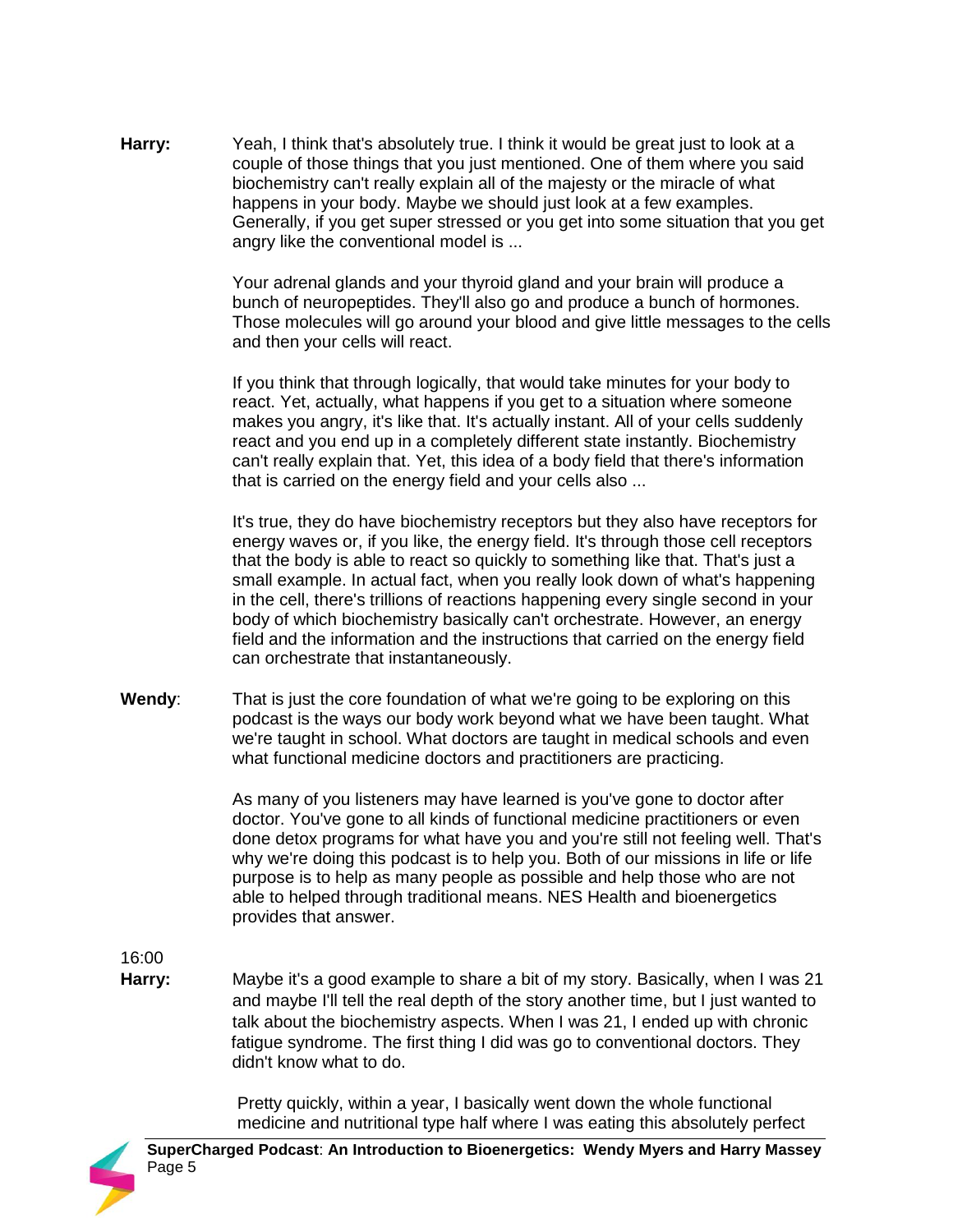diet according to the nutritionist, although that's debatable which we can get into another podcast. I'd love to do the diet talk on another podcast. An interesting subject.

Then basically, I was given all of these supplements and etc, etc, to correct everything. I did that for years and years, yet my health actually just kept tanking during that period. The long story short is I basically ended up completely bedridden. I was housebound for about eight years and I was bedridden for I think about four years of that. What I mean by that is like, well, I could get up and go to the toilet, but it was really exhausting to do it.

I would go back or sometimes I would make it to the kitchen and back to bed. I was basically being looked after by my mom and lost all my weight and all this sort of stuff. Basically, it wasn't how we came across these concepts of ... Well, it wasn't till we came across bioenergetics and I ended up meeting this Professor Fraser from Australia. Well, we ended up starting NES and doing the whole bioenergetics. That actually started to get my health back.

Biochemistry has a place, but as Wendy said, it's just not as fast. Sometimes, you can be so toxic and so tired. You can take all the supplements you want. Unfortunately, they don't get absorbed and do what they do. If you can break through that, then actually, biochemistry can help you and start to work. I don't want to say that biochemistry is rubbish, because it's absolutely not.

Sometimes, when biochemistry is failing you, you basically need to switch tracks and do something else. I would even say that the bioenergetics, if you ever reach a crossroads and a ceiling in whatever you're doing ... Let's say you did bioenergetics for X months and you reached the ceiling, then you should probably try something else. The body likes change.

19:00

**Wendy:** It's a very good point you're making because bioenergetics is not a magic bullet. If you are eating a terrible diet, and you're not taking care of yourself, and you're not maybe trying to do a little bit of detoxification through various means or not taking supplements. Bioenergetics is not going to be the whole answer and it certainly gets the body functioning. It gets the body producing energy better. It opens up detox pathways. It gets the body functioning at a higher state, but it's not the whole answer. It doesn't feed you nutrition. It's absorbing nutrients better, but it's not the magic bullet.

> You have to be taking care of yourself in other ways. But if you're already doing that, bioenergetics is going to take you to that next level. What I want to hear from you is a little bit more about your story. I would love to hear more about ... You met Dr. Peter Fraser. Tell us what he was doing at the time and what was that meeting like and how did you guys go from there.

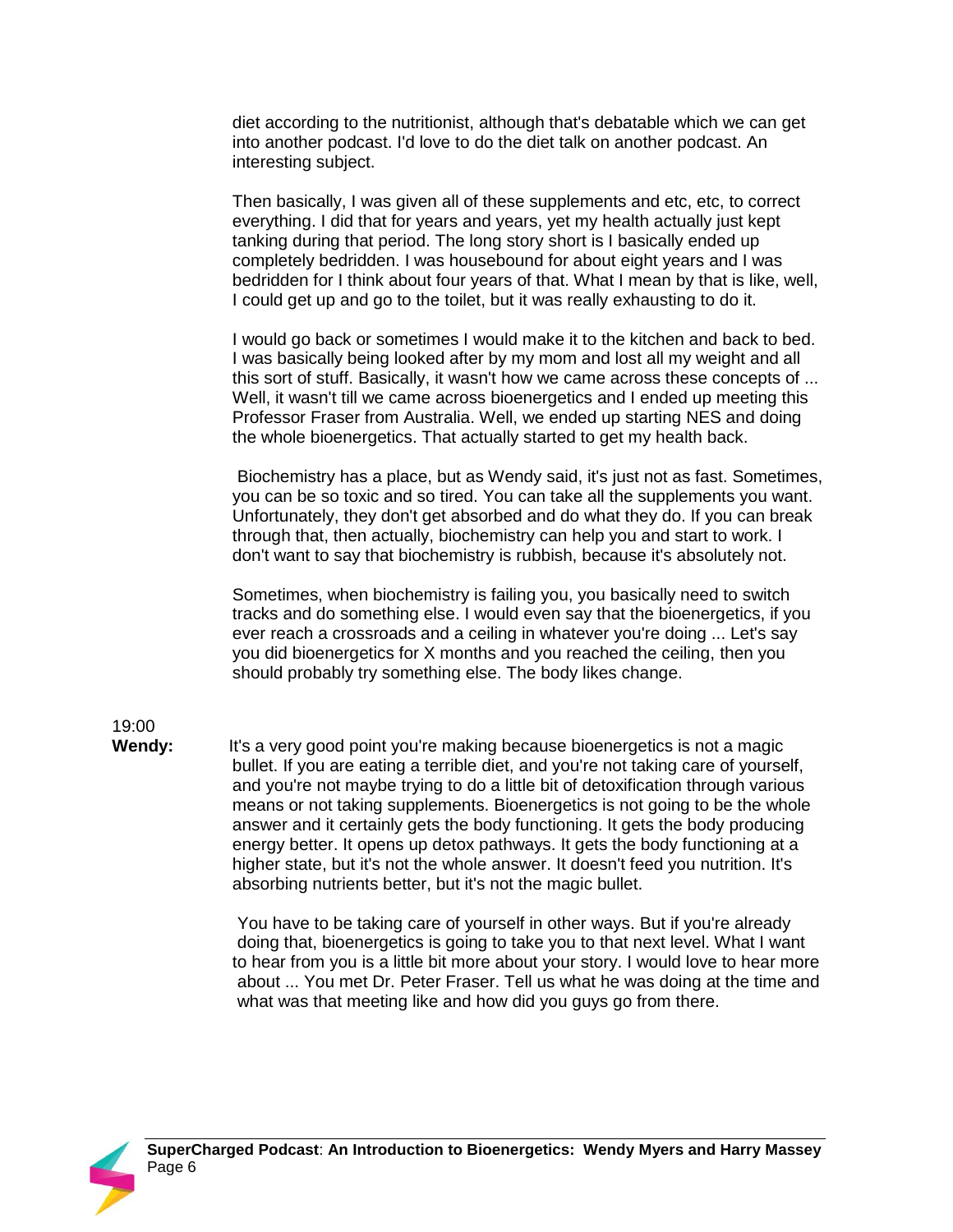**Harry:** Sure. I think I was 26, 27. It simply started because I was stuck at home, and I had to ask my parents to go and take me to a different practitioner or nutritionist. They didn't always want to do. They were pretty good and they did, but I did have to ask especially if I want to change doctors or whatever it was. I just had this thought that would be really incredible if instead of all of that, there was basically a way that you could workout what was wrong with you from home instead of going to visit practitioners in person.

> It was simply because I couldn't drive a car, so I was reliant on my parents and so I was just thinking about myself. It's just funny how these things work. You have those ideas and those thoughts. Really, I was in absolutely no position to do anything about that. I was completely sick in bed. Honestly, the whole story is pretty much like a miracle.

> I'll tell you miracle number one. There's many miracles on the way on the whole NES journey. Basically, what happened is I was the patient of a junior doctor of this senior doctor. I was having a vitamin C IVs at the time. Then the senior doctor who I couldn't afford walked past, and I just said, "Do you know any research [inaudible 00:21:47 medicine?" I just sort of blurted that out. Then he just stops, looks at me and probably like ... I don't know. He's basically the best alternative doctor in England. I was this 26 year old ill, frail looking thing with an IV.

> He looks at me curiously, and he goes, "Well, yes, I do know someone. Why do you want to know?" I said, "Well, I just want to put some information up on a website and I'm just interested in the subject and if I could make something out of it. He said, "I tell you what. Ask my secretary for an appointment and I'll talk to you for half an hour."

> Which was very good of him because he charged ... Well, that's probably nothing in dollars these days. It's a long time ago. Yeah, 14, 15 years ago. It was 250 pounds an hour which was a lot, but he gave me half an hour for free and then told me about this Professor Fraser in Australia, which out of coincidence, he had been working with on a cancer diagnostic machine I think with another professor of the head of big oncology. Yeah, an oncology hospital in London, a physicist from Paris, another person from Australia, I can't remember. That whole thing worked. He had managed to make a cancer diagnostic machine but there were internal politics. I think they've sold it to Johnson & Johnson who basically crushed it.

- **Wendy:** Isn't that what they do?
- **Harry:** That is what they do.
- **Wendy:** They buy the medical diagnostic testing business that they buy up these little amazing technologies.
- **Harry:** Yeah, they buy it out of business.

**Wendy:** I have heard of that a lot.

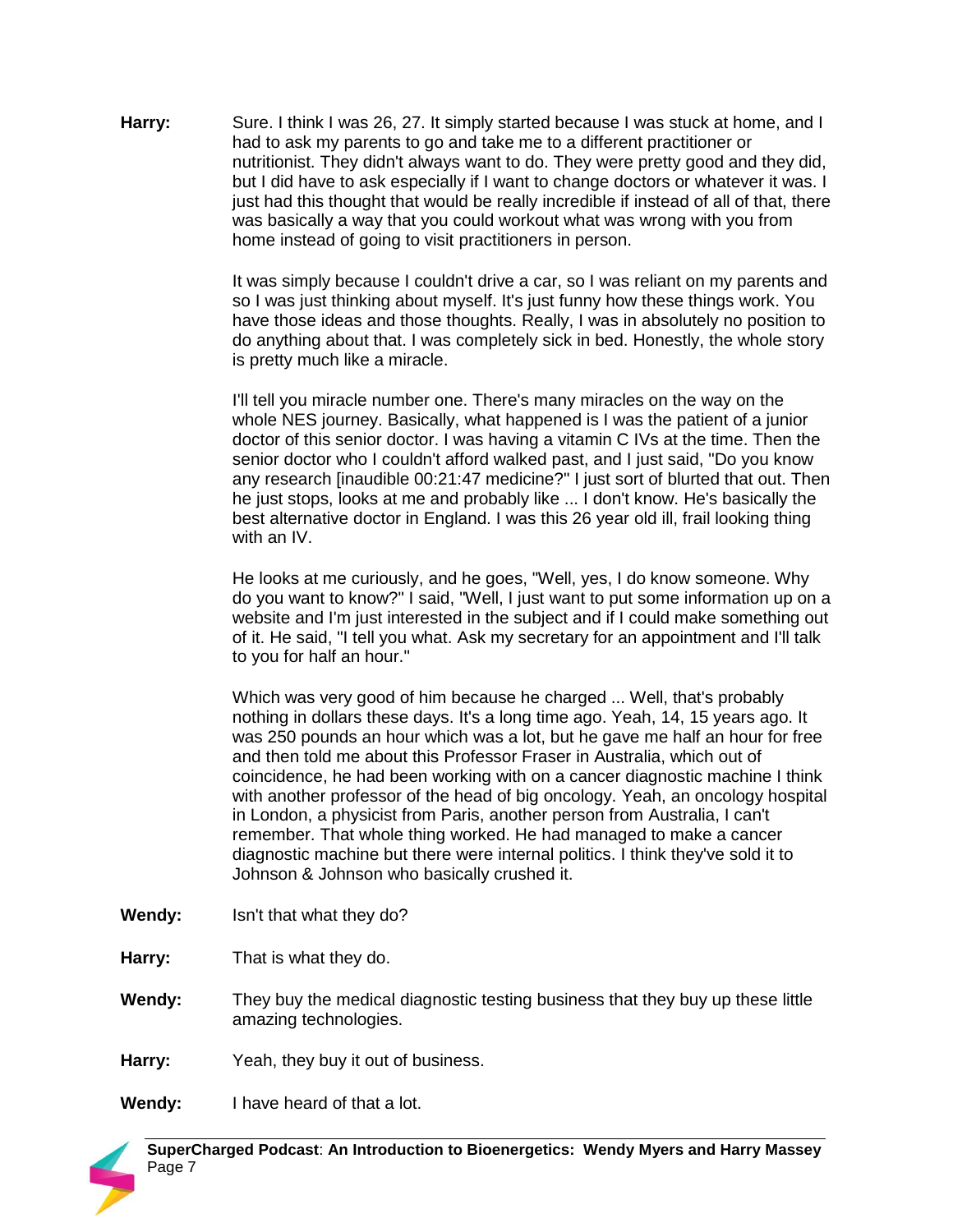**Harry:**  24:00 They're not buying us up. We could keep going. Basically, yeah. I was introduced to him. I was given this fax number. I wrote to him, and he just wrote back one line with this paper saying, "I don't know why I'm sending you this." Sent me a paper on quantum biology, which didn't mean a damn thing to me. It was just all science language. I really couldn't read it at all.

> Then another year, a year and a half went by. This idea was still burning in my head. I wrote to him again. I said, "Look, I really think I can make this system." We had a phone call, and I said sort of what I wanted to do. He agreed to meet and so we ended up meeting in Los Angeles. He was from Australia, so we both flew to there which was a massive ordeal. Probably, it was a massive ordeal for both of us and it was on complete faith. We really had no idea what was going to happen.

Fortunately, we really got on. Then it was like a 10 day trip and we basically yapped, yapped and talked. He basically made these which we now call Infoceuticals which are basically information imprinted into water. He basically gave me these first sets of Infoceuticals which I got a healing reaction from when I was with him. I knew there was something to what he was saying, but I didn't really necessarily know what at that time.

His language was all about magnetic monopoles. It was all physics-based language which no one would understand now. You wouldn't recognize where it came from today. It was a trip. The long story short was we basically agreed to go and make the system and have a go at it. We both went back to our different countries. He worked from Australia and I worked from England.

Then over about six or nine months, he decided to move to England which was pretty interesting because he had a partner but he didn't want to tell his partner, because his partner was a mad person. He shipped all these boxes over to England secretly and then just took a business trip and he never went back.

- **Wendy:** That's how you have to leave some people.
- **Harry:** Well, he left his house, dog, country, partner. It was pretty intense. We had this amazing 10 years of developing everything that's here today.
- **Wendy:**  27:00 Before you even met Dr. Fraser, you had a vision of creating a home wellness system, is that correct, where people could get help from home. There's so many people in that position that you are in where they are exhausted. They're financially exhausted going from doctor to doctor and they're dependent upon their spouse or their loved ones. They're trapped. Is that why you came up with that? You didn't really have any pre-cognition or ...

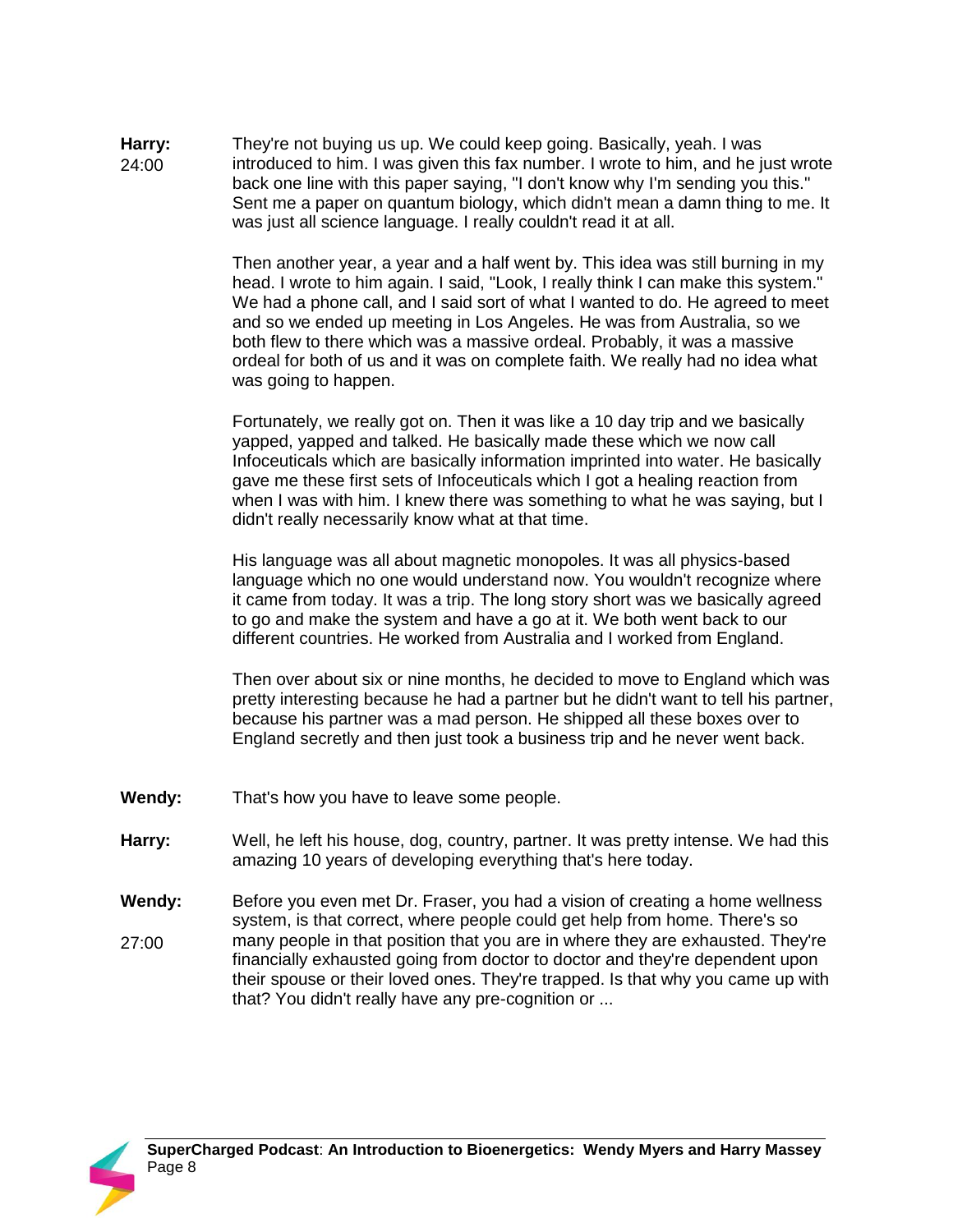**Harry:** It was pretty simple. I think at the time, I think there were X-boxes and PlayStations and video players. The internet was quite early on in 15 years back. I was thinking, "Oh, well, it will be some sort of set-top box like the video player or an X-box that will go in people's homes and they're going to find out what's going on in their body and then it will tell them how the hell to get better."

> Obviously, that was the driving thing in my head was, "How on earth do I get better?" I wasn't thinking of Infoceuticals or any of this stuff. I was thinking purely it would say you need to do X, Y and Z. I was really simply motivated because I just didn't know how to get better. I think I was blissfully ignorant and naïve and young even though I was stupendously sick that we actually decided to give it a go.

> I couldn't describe the amount of energy I had. I would maybe have an hour or two a day in bed on a laptop where I could think a bit enough, but the rest of the time, I was completely foggy brained and just completely out of it. That was fortunately enough to start the whole thing. It did take me a year and a half, two years with Peter taking Infoceuticals to get a lot of my energy back to be able to build more of a real business.

> I would say it's like faith. It was very helpful for me to have a purpose and have this faith. Fortunately, I'm one of these people that has faith that the future is going to be bigger than the past. You don't have to be trapped in present circumstances. That was definitely a massive driver.

- **Wendy:** Then Dr. Fraser also had a similar story where he had major chronic fatigue and he himself was looking for a way out of it. He could only work for a few hours a day. I learned about this in the book that you guys coauthored called, Decoding The Human Body Field, which is a fantastic read. A fantastically written about a pretty in depth subject, which is quantum physics and bioenergetics. I really admire how that was laid out so well. In that book, you guys relayed his story about how he also used bioenergetics to overcome his own chronic fatigue. Can you tell us a little about that?
- **Harry:**  30:30 Yeah, sure. I think he was 53 or 54 when I met him. Maybe I'll give a bit of before history of that. In his 30s, he basically built ... I think he basically built the first acupuncture college in Australia. Built that up and then the professors of Melbourne University wanted to change it into some sort of chemical system. They just didn't like Chinese medicine, the ideas of chi, so he left in disgust and then ended up moving up to the East Coast of Australia. Then he basically ended up with chronic fatigue syndrome, probably for, who knows, partly from burnout and that emotional, sort of shock and that stress.

During those 10 years, it was also the beginning of him trying to map out the body field and basically go…he wanted to go beyond the Chinese meridian system and he was beginning to think about the concepts of information that might be running in this chi or running down the energy channels.

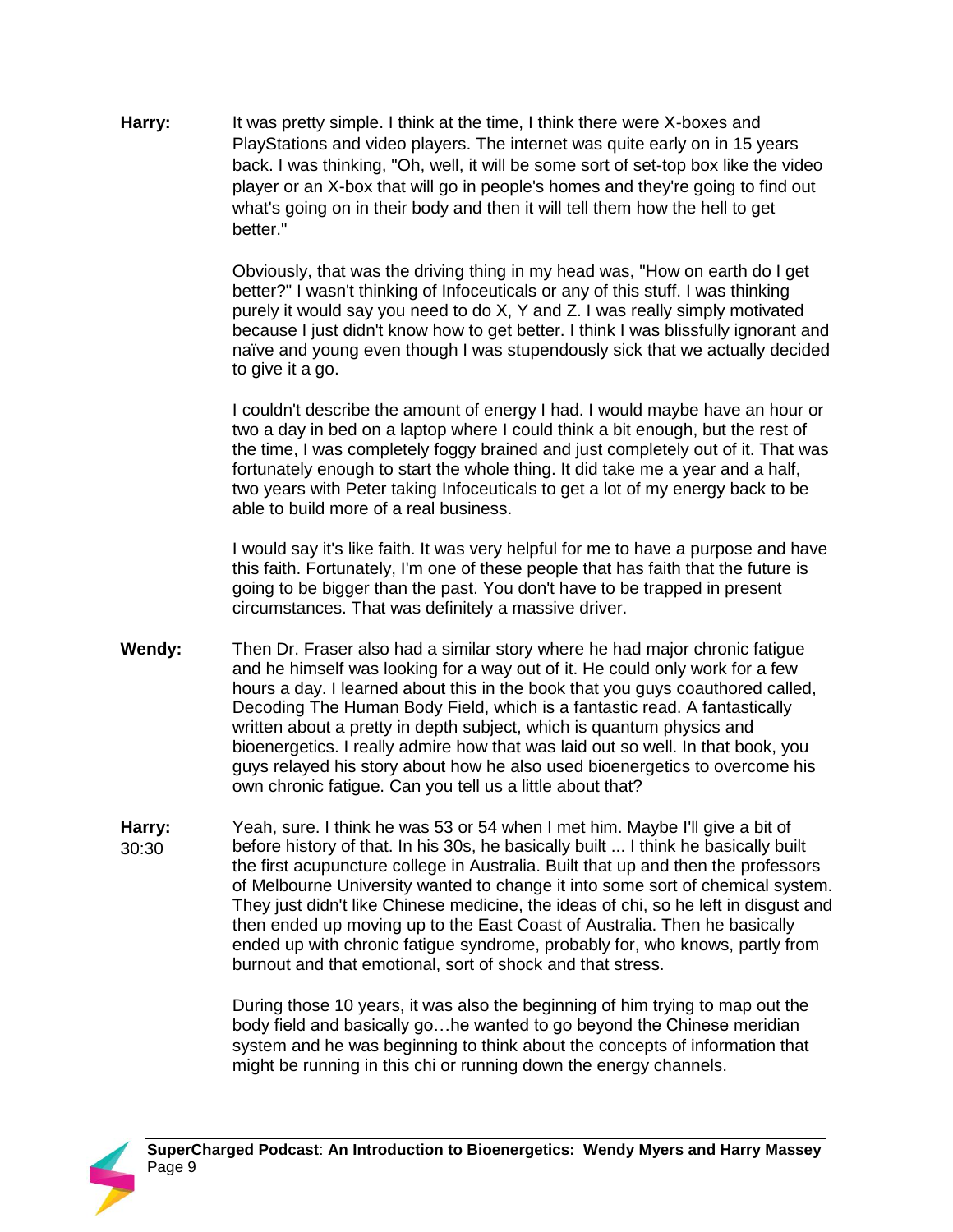He started researching that. One of the things he did, which was pretty incredible, he managed to work out that he had a ... I think it was a group of flaviviruses. Flavivirus is carried by birds. He started to try and made antidotes to that. One of the ways he did it is that he went around all these different flowers in Australia and basically matched. He basically would match all this bee pollen from different flowers to see if he can make an antidote.

That's sort of like a homeopathic idea. That got ditched. What he ended up with is what we now call ETs which aren't extraterrestrials. They stand for Energetic Terrains. Basically, he would basically take a digital version, which just means an information version of the meridians. Then he would match them against the virus that he had to create an antidote.

If you like, when a virus goes into a cell ... That sounds really rude. It will basically de-tunes your DNA. Then your DNA replicates another virus, and the virus spreads in the body. What you really need to be able to do is to basically send an information message to your central DNA to say, "Look, stop doing that. Correct yourself and send out the correct repair proteins," so you're not putting out this bad message continually.

Long story short, how he cured himself is he was basically able to match up all of these meridian sets to the set of viruses that would basically re-tune the cell to undo the damage that these viral fragments had done. That would take him 10 or so years. I met him I guess five years after that.

**Wendy:** He was much better. It's just amazing to me. This is a man who had a vast array of knowledge. He had knowledge of biochemistry. He had knowledge of homeopathy and acupuncture and herbs. He knew so much. He ran an acupuncture school for 14 years and he just took this vast array of knowledge and drive to simply scientifically prove the Chinese meridians.

> As I read in the book, there's all this anecdotal evidence, 5000 years of anecdotal evidence. We know that it works. We know that research acupuncture is a proven method of healing. He actually wanted to take it a step further. He want to scientifically approve it.

He did a phenomenal job and both you guys did a phenomenal job in taking his vast body of knowledge and research and putting it into a simple computer software system that can identify where your energetic blocks are in your body, and other issues in your body. Create a simplified system to address these issues. Ensure to vastly improve your health and your energy production and information flow in your body. That's the essence of NES. Let's talk a little bit about NES. You guys formed. He moved to England and you began NES Health as a business.

**Harry:** Limited. Yeah.



35:30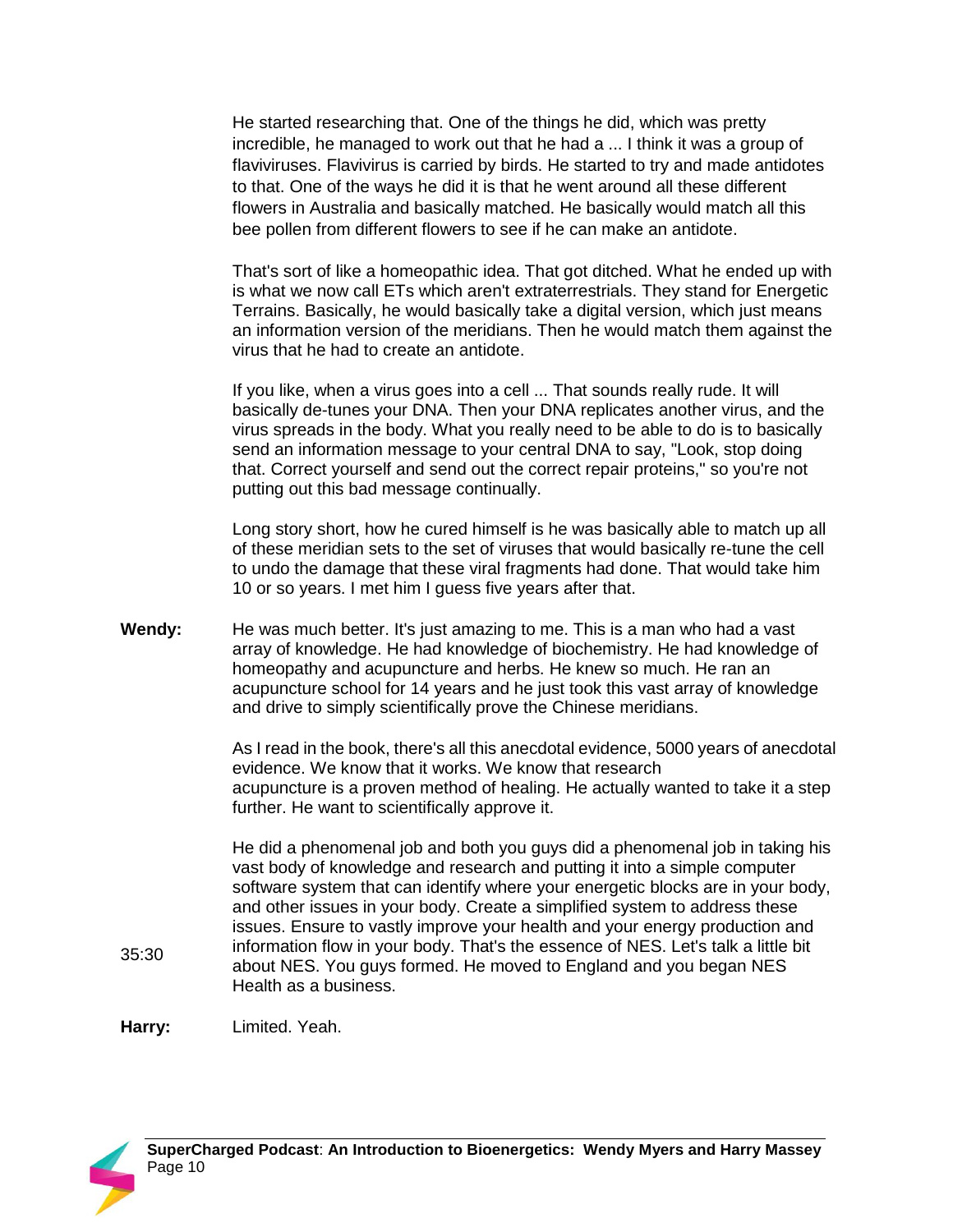**Wendy:** Which stands for, at the time, Neutri-Energetic Systems in case anybody who's wondering. Tell us how that went about. He had these Infoceuticals that he created. We'll be doing future podcasts what are Infoceuticals, what are Energetic Terrains and all of these concepts that we're introducing that some of the listeners may not understand. We're going to be systematically explaining all this stuff.

> Many practitioners listening, you already know what the deal is, but we will be explaining these difficult concepts. Tell us the Infoceuticals that you guys created and how you came up with the software and how that all went about.

**Harry:** I'll start with this system. It is pretty incredible actually from where it came from to where it is today. To make something really simple and easy for people to use, I can't tell you how much complexity you have to go through to get there. When I met Peter, he was basically talking in a blend of physics concepts and Chinese medicine concepts and all this sort of stuff.

> Obviously, they're not really the language that people can necessarily understand. It's taken us a lot of examining concepts and trying new things. Literally, we've been trying it clinically both for people and practitioners. I think it's about 14 or 15 years if you're listening in 2017, to get it to the simple [inaudible 00:37:26 out today. We met him. We decided to have a go at making this system. We did a few things. One of the first things we did was hire a coder to basically write the first set of software to see if it would work.

- **Wendy:** Did it start with Dave Cort? Was he the one that you hired?
- Harry: He was coder number three.
- **Wendy:** Dave codes them currently.
- **Harry:** He's our CTO, but he's been in the company I think 10 or 11 years now. He's responsible for getting all the code organized. The first year or two, it was very scrappy to say the least. It is a true garage rags story. Neither me or Peter had money or no investors or anything like that.

Yeah, I'll tell the story.

38:30 Basically, we got a coder. He basically wrote the first software. The first scanning devices, which is going to sound pretty outrageous, but we basically made plastic boxes. I didn't know how to get things to do to scan from, so I bought these buttons from Marks & Spencer's which is a store in Britain. We would wire them up underneath to the electronics and we would drill holes in these plastic bowls and glue them altogether.

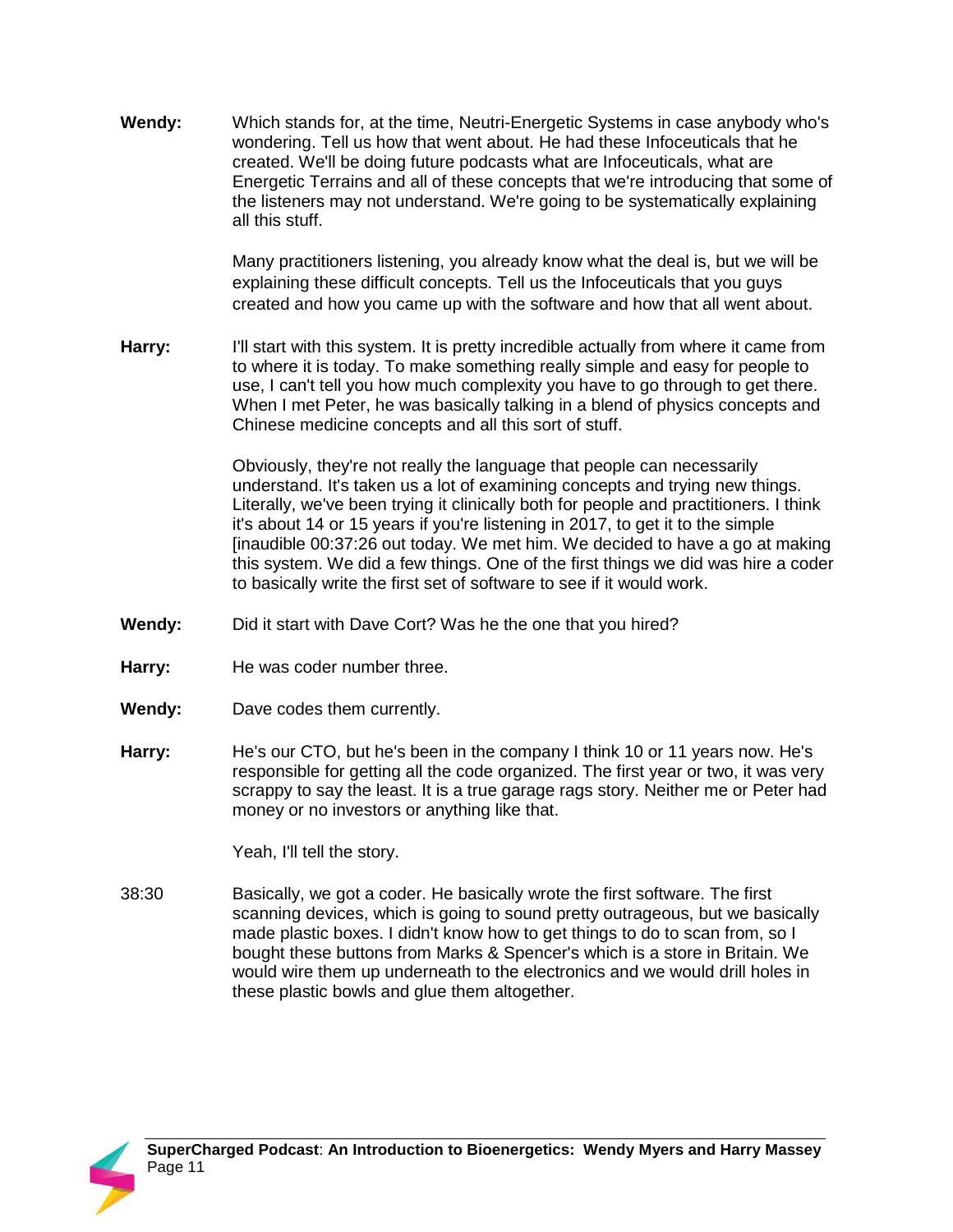The first, they looked like this. They're absolutely awful. The amazing thing was it works and both me and Peter were just stunned. Obviously, we thought it was going to work, but you never know till you make something. It works, but there were millions of bugs in it and the software was pretty terrible. That doesn't matter. When you're trying to get something to go and it works, that [crosstalk 00:39:35.

- **Wendy:** You have to start somewhere.
- **Harry:** You have to start somewhere. I didn't know what you want me to say on that, because there's a lot to ...
- **Wendy:** My dad was a computer programmer. We have one of the very first Apple Macintosh computers. That was nothing like this little baby -- this bad boy right here. Now, your software is so simple and so elegant.
- **Harry:** It's coming very soon. We got this little sensor that's going in your phone. Everyone who's listening to this, they're going to ... I don't really want to put out a date, but let's just say it's during 2017 that they're going to be able to go, "Ding." Then get the scan. It started with this.
- **Wendy:** That's fantastic. Right now, when you do a scan, it almost looks like a computer mouse. In person with a practitioner or you can put your hand ... Order this to be at home and then you put your hand on it and you do a scan that way. Very, very simple. Even more simple is like you said, you have your phone, you have a little thumb scanner that you would plug into the phone. Then do a scan right from your phone. Then you can do it anywhere.
- **Harry:**  41:00 The original dream was to basically provide people the information and content to be able to get them better again. Maybe I should say this, which is why I'm also so excited about doing this podcast, because basically, that content, we will put in there so you can listen to it through your podcast.

Let's say up on your scan it said you've got a lot of inflammation that is caused from allergies, etc. Boom, me and Wendy, we will record a podcast on allergies and inflammation. Or maybe one of us will record some great information expert. The relevant podcast will be exactly where you need it to the scan and you can listen to all the information you need from the world's top health experts. Me and Wendy know a lot of world top health experts. There's going to be a lot of guest appearances for sure.

## 42:00 **Wendy:**

We're just here to help you guys on your journey and help you figure out how you can get better. What I love about NES is that it's so inexpensive. Compared to what I've experienced with my clients going to doctor after doctor and functional medicine buying all these supplements, doing all this stuff and it's still ... Maybe getting some improvement, but still not being well.

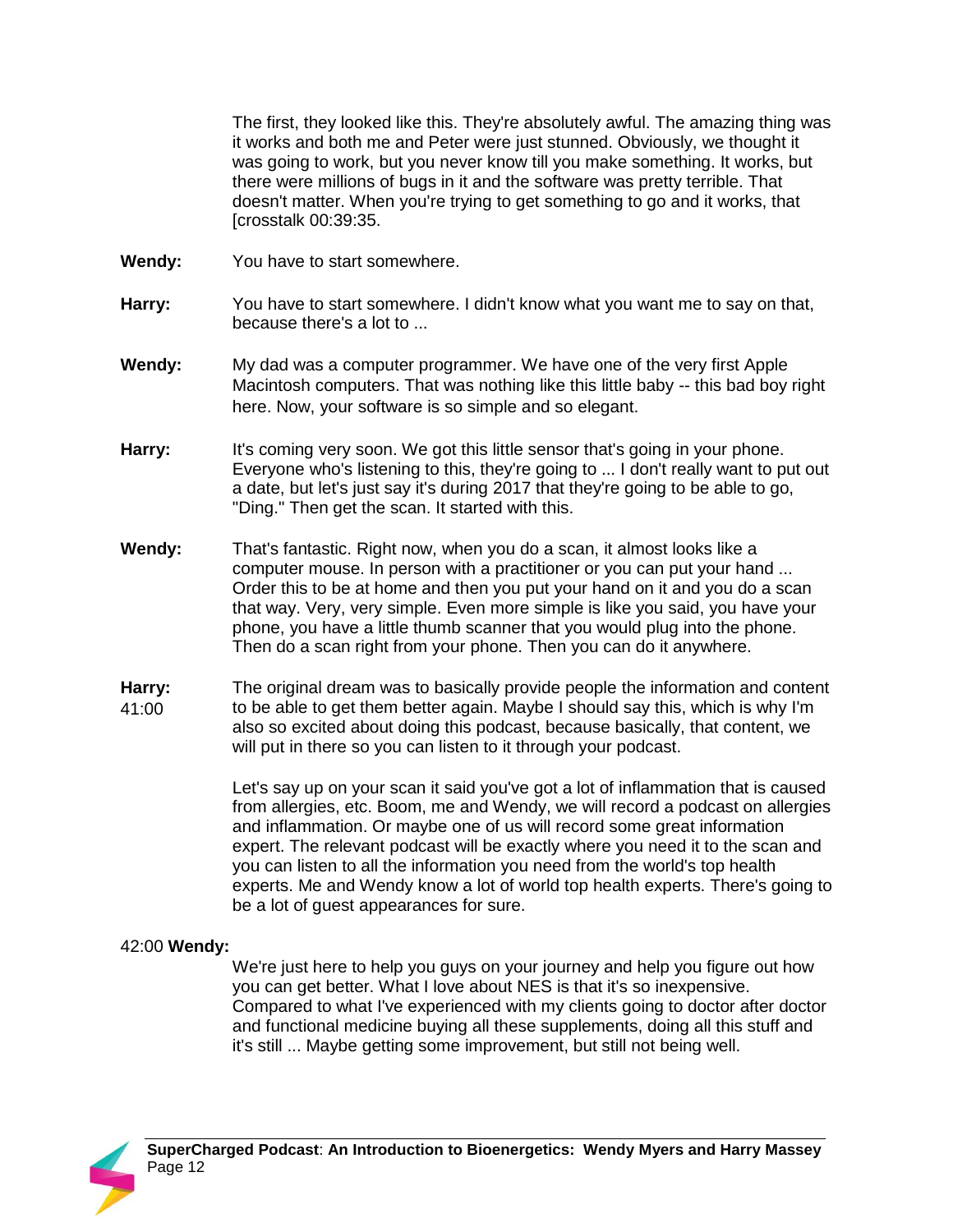**Harry:** You don't really know what's going on. It's sort of like in a loop. I've experienced it myself. Even the last few months, I just thought ... I've been doing what we're doing. I'll just go and have a closer look at the functional approach and I spent ... Well, I did…I spent \$5000 on blood tests. I shared the reports with you Wendy, didn't I?

> I've got all these reports and then there's all these things on them. Then you ask what X, Y, Z means and then they're like, "Well, we need to look deeper into this and do this test. Do that test." "I've already just spent \$5000." I think I spent \$7000.

- **Wendy:** Then maybe it's (crosstalk:43:05)
- Harry: I'm just doing it for research purposes really. It's sort of like this never ending loop. It takes you away. It really takes you away from the fundamentals of health, which what we're trying to get to in bioenergetics. Yeah, it's a damn sight easier to do through a scan. Long story short, all the blood tests. I'm just like, "Oh, screw that. I've gone back to my next wave [crosstalk 00:43:37."
- **Wendy:** Yeah. I'm the same way. I'm used to a lot of functional medicine test with clients. It's still well -- it's fun to track your biomarkers and see how your bioenergetic program is helping improve your biomarkers. The issues is those things are expensive and they don't get to the root cause of what the actual problem is.
- **Harry:** Or at least not very quickly. They definitely indicate something. Really qualified people know how to read them all.
- **Wendy:** Information is great. Information is fantastic. My point was is that ...
- **Harry:** Cheap and faster ways.
- **Wendy:** A lot of people think, "Oh, maybe it's parasites. Maybe that's the problem. Oh, maybe it's my genetics." I'm not supplementing around my genetics. There's problems with all of these tests. Genetic tests are not in real time. There's epigenetics. Those genes that you have signaling can be turned on or off. It's not in real time.
- **Harry:** I love the epigenetics thing because it's ... There's two great horrible facts about the genetic thing. One is genes only account for about 1% of the outcome and really 99% of it is environmental factors that affect your epigenetic expression. There's no test for epigenetic expression. If there was, I'd go and get it done. Probably the closest is our own NES test. Maybe we could program that in one day. That's one big problem. People take this advice.

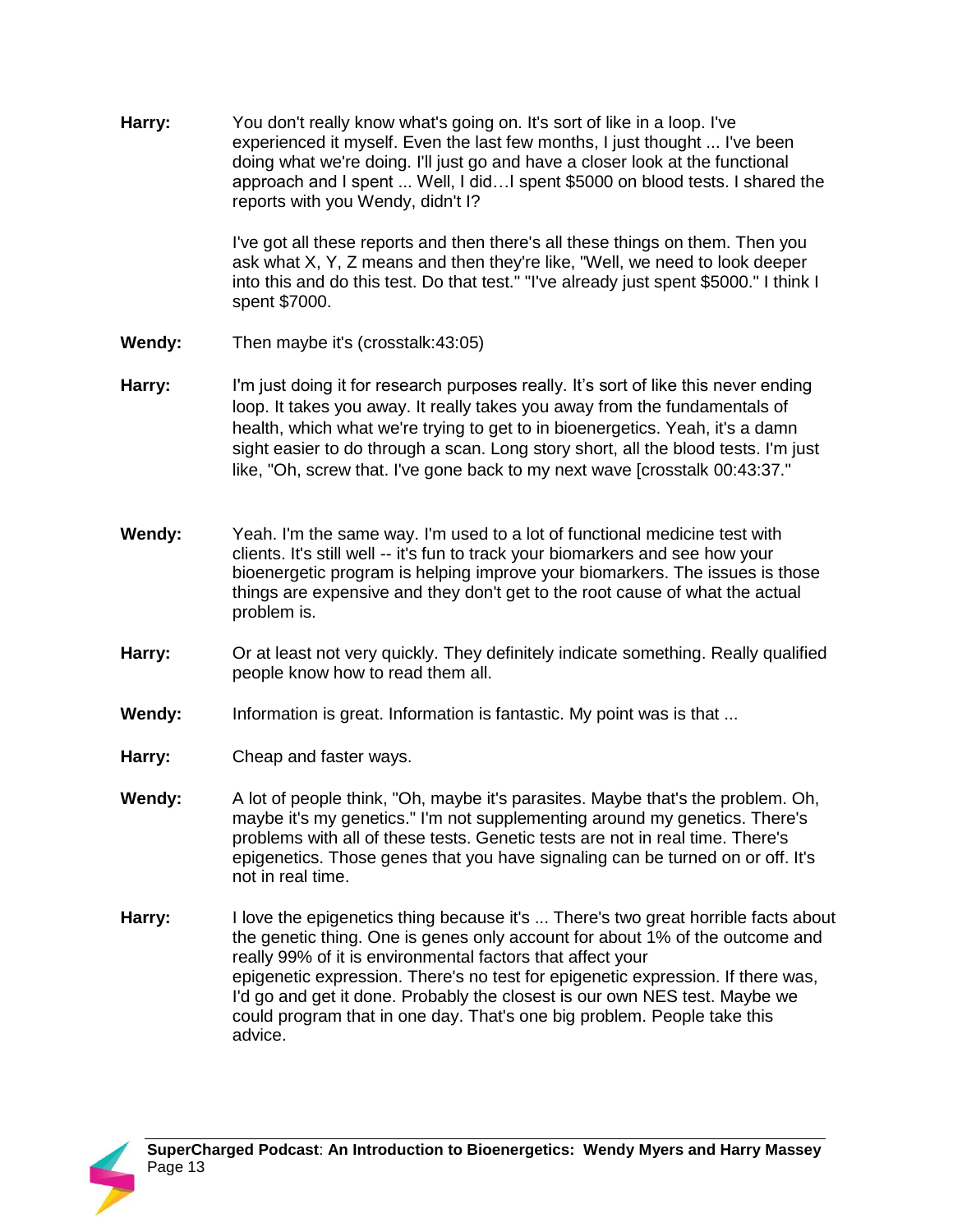Then the second problem is honestly, the research isn't really there because the genetics stuff is so new. On 23 And Me of being around, five, six, seven years or so and there isn't actually enough research yet to know properly what you should do. That's the second problem. There always has to be a third problem, which I'll think about [inaudible 00:45:42 something else.

**Wendy:** Yes. Here's a thing. People want to hone down to their genetics with this very small level. With bioenergetics, we want to think higher level. What higher level approach can we take to have this trickle down effect to correct a lot of issues in the body? Even the software for NES Health does the same thing.

> You start with higher level issues like are your cells grounded? Are EMFs interfering your body's energetic field…and take steps toward resolving these higher level issues that can have trickle down effects on all of your health issues. Rather than narrowing down this microcosm like, "What supplement folate or what have you." "What should I take for this MTFR mutation?" It doesn't work very well. That's the brilliance of bioenergetics.

**Harry:**  47:00 You send yourself mad. How we built out the system ... There's a new screen that Wendy hasn't seen for our cloud system. Basically, we bracket, as they say, from the highest level stuff down into three main levels. The first one is looking at your sources. At the source of energy. These are just the big, big things. It's like diet. It's going to scan you now. Are you eating a terrible diet, it's going to tell you. Hydration. Massive effects.

> Some people are just dehydrated, and if you just drink a bit more… they're going to get a 30% boost in the energy just like that because they didn't realized they are dehydrated. As a test for movement, are you doing enough movement each day? Really simple way to get more energy.

Sleep. Me and Wendy, we probably work a bit too hard, but if we didn't work so hard, we'd be perfect people who are getting lots of sleep. Are you sleeping enough? Light exposure, grounding, etc. These sort of six fundamental things that if any of those are out, it's going to have massive, massive effects. Then the second one as we look at the strength of your overall body field, i.e., how much energy do you have and, which organs are producing it or not producing it.

If your heart is weak and not producing a strong field, you're going to feel weak emotionally. It's not going to transfer information properly to the rest of the body, etc, etc. If your heart is not strong enough, that's not good. Your brain, your liver, etc. We look at the main organ systems and how strong they are. Then the third level is we then look at the flow of energy, if you like, in your meridians and we can identify where any blockages are in the flow of energy. Basically, we'll look at all those three, you just make massive increases in your energy and health.

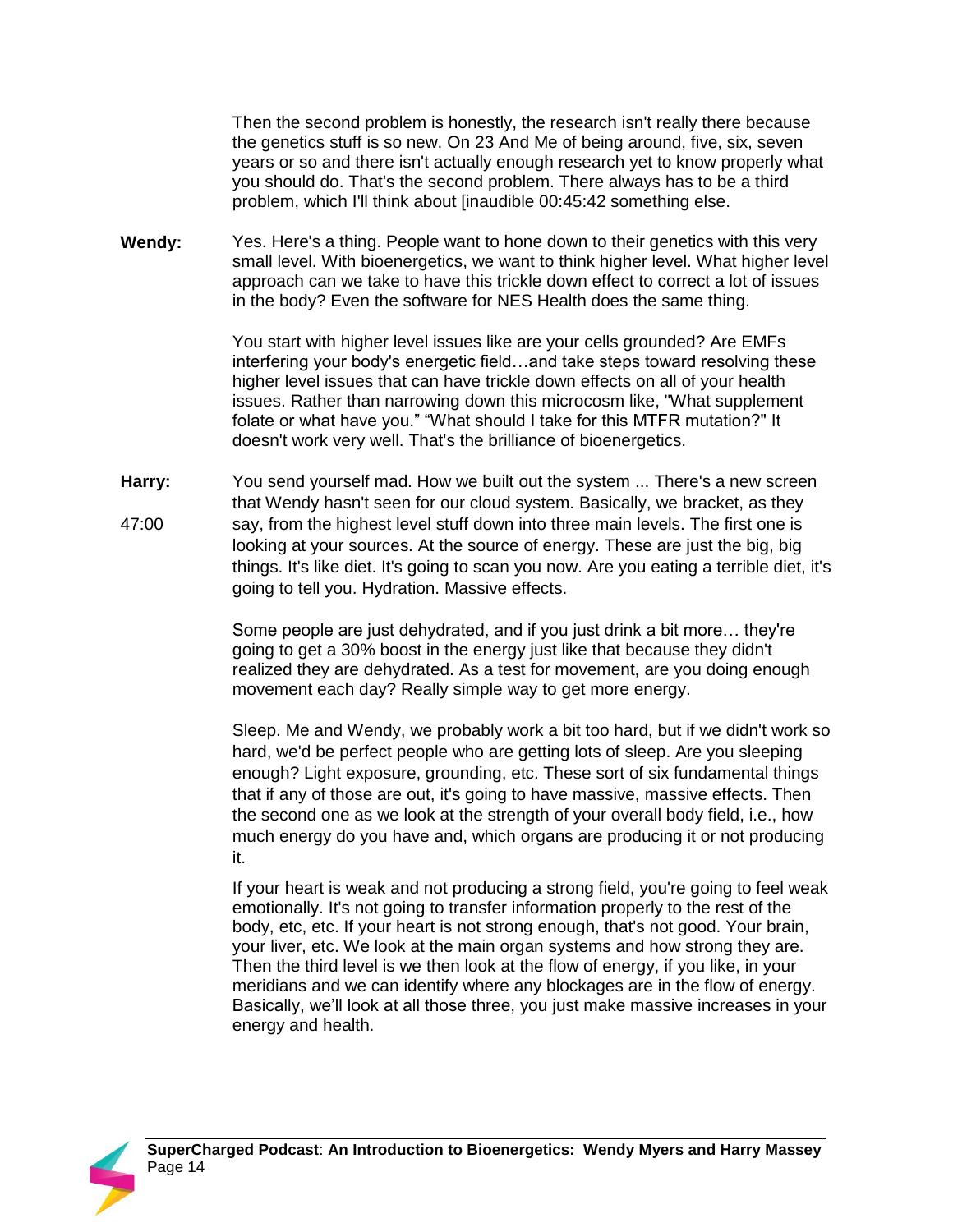We do have more detailed stuff that you can look at into the individual meridians. Truthfully, it's more for information for interest. It doesn't actually matter knowing some of that detail. It's just we found over the years, just practitioners and clients. They like to know the detail, because it relates to what's going on with them.

From the terms of actually getting better, it's not that important. As you'd say, you can go more detailed again to things like the viruses and stuff like that. The really big stuff happens at the top. If you correct all the big stuff, your body's environment completely changes and so viruses ... The terrain and the cellular environment changes, the viruses aren't really welcome in the cells anymore and that those issues often go away. We really try and focus on the big stuff and that pretty much always takes care of the small stuff. Yeah, good point. Yeah, we're not going to do a genetic screen. I don't know why I just said that.

- **Wendy:** No, we don't want that.
- **Harry:**  50:30 It's the opposite -- trying to making health easier for people, which, to me, is a massive motivation of the podcast. We want to strip away the layers and make it as easy for you to get your health back as possible. Both me and Wendy have had a hell of a journey in getting our health back. I think if we knew what we know today, I think I would have cut off five or six years of being bedridden if I had known what I know today back at the beginning, but that's some part of the fun.
- **Wendy:** I really like what you said about the amount of information that you can see in a scan. There's so much information and it takes one second. Less than a second to get this information. We talked a little bit about how the scan is done. We do a scan, you can put your hand on the little mouse thing. This is not the actual device, but it looks similar.

You put your hand on that at home or with a practitioner in person and you do a scan. We see all this information in the software, which you can log into a client portal. You can see your scan real time. You can read information about it. Tremendous amount of information there to get about your health. What is the next step? What do people can do to address the issues in the scan? That's a better way of saying that.

- **Harry:** Basically, when you do a scan with a practitioner or a coach, the end result is it recommends four Infoceuticals. This one here, the camera can see it, it says EI-12 which stands for energetic integrator 12 which is actually the spleen shot meridian.
- **Wendy:** There's about 40 Infoceuticals, correct?

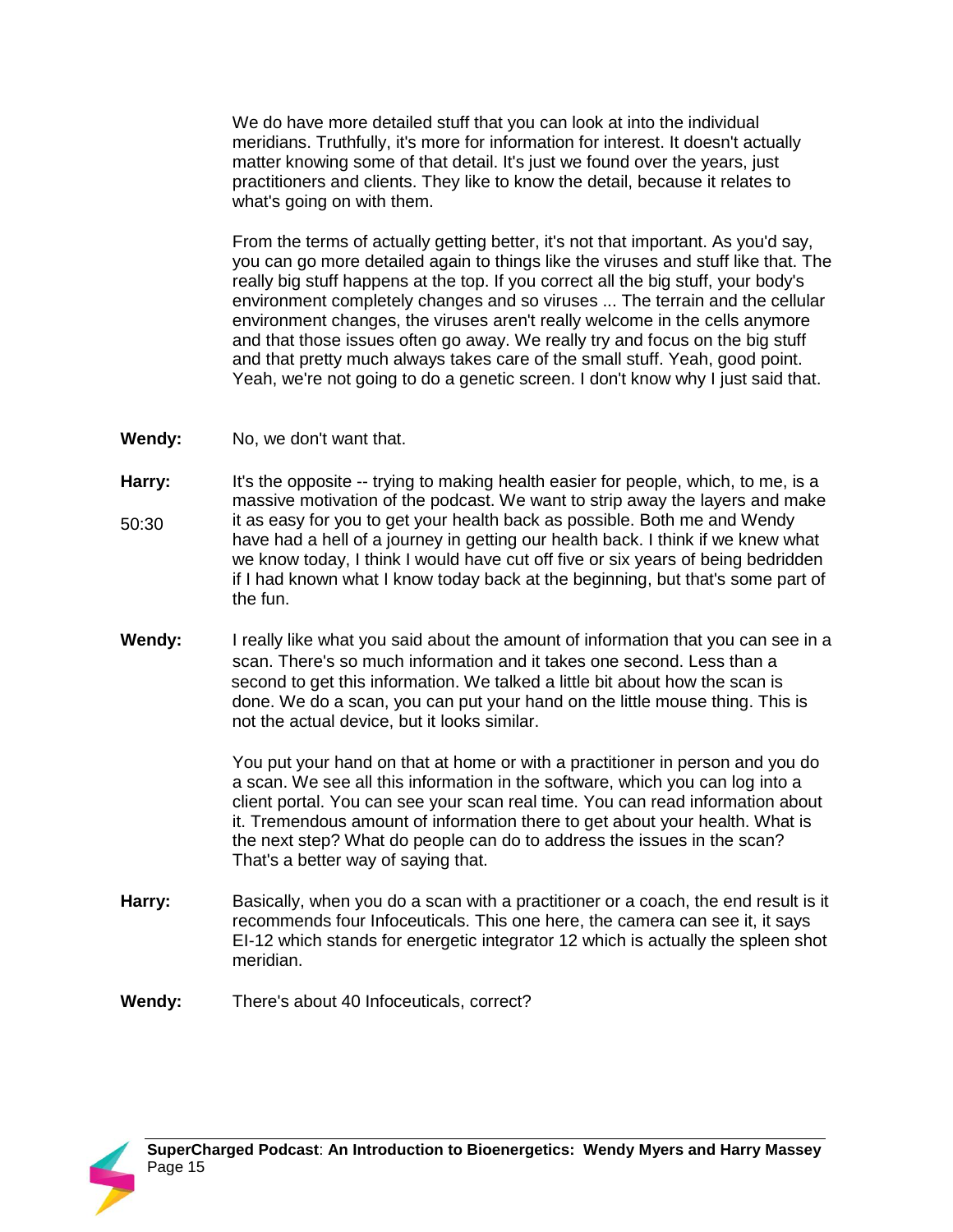**Harry:** Yeah, there's about 40 Infoceuticals for the bioenergetic wellness system. The one in the cloud, the full clinical practitioner, I think it's about 70 for that. It will basically recommend that you have four Infoceuticals. It's put them in the correct priority for healing. Also, there's a little homework for you to do. It's nice and easy homework. Basically, you're given a login for your client portal and then you can go in there.

> The easiest homework is we made free movies and probably the two relevant ones, most relevant when you're beginning of the journey is to watch "Supercharged" and "The Living Matrix." "Supercharge" will explain how you can get more energy. "The Living Matrix" will basically explain how Infoceuticals work and the Body-Field work. Also, share a lot of other people's stories who've used it to get better, which is really helpful to know.

> Also, in your client portal, it will have all of your scan results and next to each scan result is a health file and that health file basically will have all of this incredible self-help and self-health content of all the types of things you can do to yourself. That's also a part of what Wendy and me are going to basically be creating over time with the podcast.

We're going to tackle each of these screens and subjects in more depth and then we will summarize all wisdom and you'll also be able to read it both on the blog. It will also be reflected in the health files. Then if you follow the health files and take the Infoceuticals, you might look like me and Wendy.

- **Wendy:** Very healthy.
- **Harry:** Very healthy.
- **Wendy:** Let's talk about the Infoceuticals. You can use Infoceuticals and you can also use what's called a miHealth which is a personal pulse electromagnetic field devices.
- **Harry:** Crosstalk 00:54:27.
- **Wendy:**  55:00 That's what a little miHealth looks like. It's so cute. This is a revolutionary device. We'll talk about that in a minute, but these are the two ways that you can address the issues in the scan. I'm sure a question everyone has, how are these made? We know that they are energetic remedies that they have energetic information and operating instructions imprinted on to them with a use of an imprinting machine. Tells us a little bit more exactly about what an Infoceutical is.
- **Harry:** We've talked a bit about how energy works in the body and that the body produces an overall energy field. I think the next concept that we should introduce is this concept of information. A simple way of looking at information, like if you're listening to music on a radio wave, the music is like information that's carried on that energy. Exactly the same thing happens in the body.

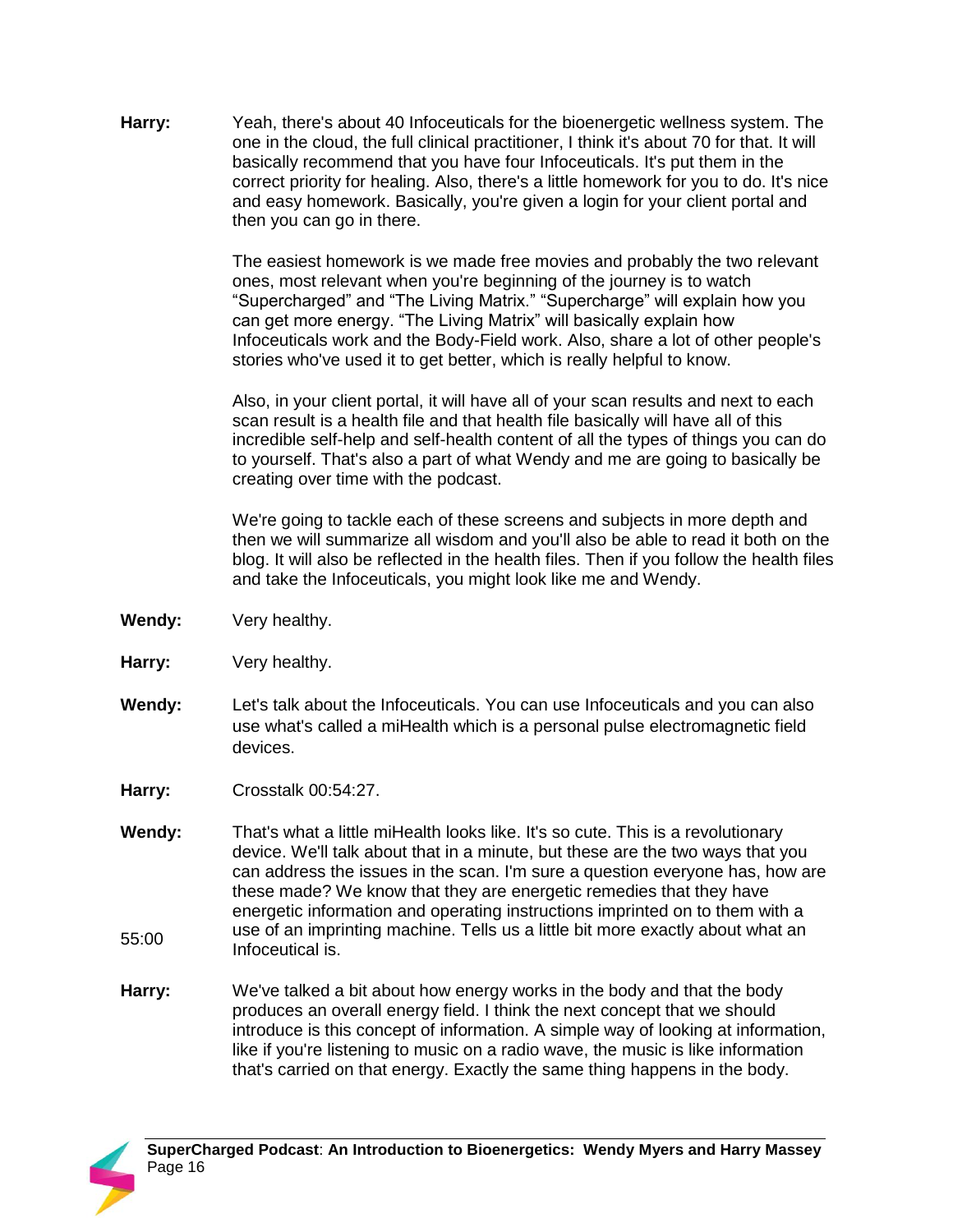As we mentioned earlier, you've got cellular receptors for biochemical molecules. You also have a cellular receptor for the energy field. What it really is, it's a cellular receptor that's picking up the information. Basically, it's picking out the information that then instructs the cell with what to do.

These are called Infoceuticals. What we're really talking about is imprinting the information that is able to be picked up by those cellular receptors so that your body basically then carries out those instructions. I think we should probably go back for a little bit of history to explain it.

200 years ago, the first person to really try out this idea was Samuel Hahnemann. What he discovered was that if he took a dilute substance of something that would create an effect in ... For instance, if you ate nux vomica, you would basically throw up. He thought, "Well, if I do dilute nux vomica till there's nothing left, there' just an information imprint in this water and then drink that." The body will recognize that signal and will correct the vomiting.

Basically, he would give it to the patients who are vomiting. He found, lo and behold, it worked up to a point. It works a lot better in those days than it does today. That's partly because life has got so complicated with basically all these new environmental toxins and EMF. It's basically suppressed the healing effect of the body. We've all ended up so toxic and our energy levels are so much lower than they were a couple of hundred years ago. The body doesn't react as easily and as well to homeopathy as it once did. That's partly it.

Then we'll jump forwards. We'll jump forward to about 30 years ago. There was a French scientist called Jacques Benveniste who wanted to prove that you could basically digitize a homeopathic signal information, which he did with a mast cell and then he would basically take the imprinted water, put it next to a mast cell and see if the mast cell would react. He found that it did. He tried to publish that paper in Nature and Nature refused.

There was a whole big argument. Nature eventually did published it and then Nature crushed him. Then the experiment was repeated and in three labs has been proven. Then more political pressure and then he committed suicide. We don't really know if he committed suicide or whether he's murdered, but he disappeared.

For listeners, that might sound a bit shocking, but basically, you have a very, very strong scientific community. Very, very strong pharmaceutical lobby and there's no way in hell do they want water to be able to carry the message because that would compete with the drug and trillions of dollars. I would say that's at least half the reason why it all got crushed. The other half is just pure skepticism. Also, scientists don't like their own theories being thrown away. If water has a memory, that means a lot of science that had to be rewritten and that also wouldn't be a popular idea.

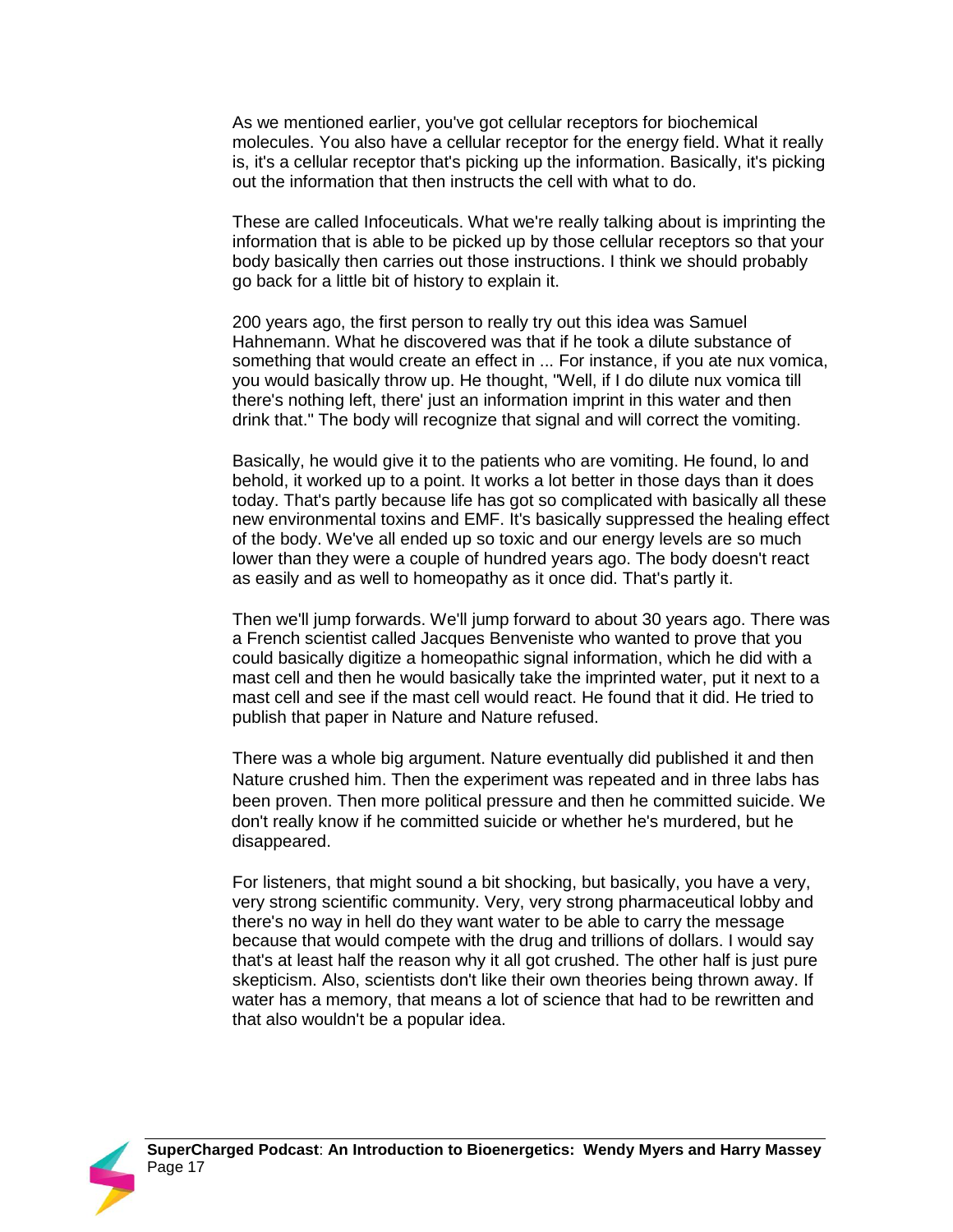Then another Frenchman took this up who's the Nobel Prize winning Luc Montagnier. He basically took a virus, recorded the information of a virus, transmitted it electronically to another beaker where he had a number of base; raw genetic material is basically base pairs ACTH, isn't it? He had this beaker with all the base pair material, transmitted the information into that and then ...

- **Wendy:** Is that on an energy wave? You said it was transmitted electrically.
- **Harry:** Yeah, just through a wire.
- **Wendy:** Okay, through a wire.
- **Harry:** Electronically. He had a beaker and around the beaker was a coil. That basically imprinted the information of the water. Then this viral fragment was then produced out of the raw material of the base pairs and the information. It was basically able to construct the genetic fragment and I believe it was 99.8% the same as the original viral fragment, so that's totally groundbreaking experiment about 10, 12 years ago. Around the same time as me. Well, maybe a bit off transmitting these.

What Peter did, from our point of view, we were like, "The homeopathic idea of getting your body to react against something, that's not very particularly logical. Who cares about creating viruses? That's not relevant." What we wanted to do is basically create a healing response that would take people back to your optimal blueprint. Me and Peter were like, "Well ..."

I think we record the information of healthy cells when they're working properly. We would record the information of liver cells, heart cells, brain cells. Particular thoughts and emotions and etc, etc. We were basically trying to record the information of particular functions of the body, so when your body cells picked up the information, it would directly do what we intended rather than that homeopathic idea. It's a very indirect idea. We're trying to get the body to react against something and it may or may not happen. Say if you're low in energy or very toxic, it probably won't happen.

- **Wendy:** That's the foundation of what you did in the scan is you and Peter did thousands and thousands of exhaustive experiments to create this software scan or the software ...
- **Harry:** It's all in tandem with the Infoceuticals. We also created thousands and thousands of Infoceuticals and informations. We continually test them on our cells and then some other people and with practitioners. It was a 14 year journey of refinement to get to what we have.
- **Wendy:** On the software, what's happening when you do a scan is your scan is being compared to a perfectly functioning healthy human being. Perfectly functioning cells, perfectly functioning liver, perfectly functioning kidney, etc. It's like this biofeedback system where when you do the scan, your bodies compared to that and then we can pin point where the areas where you maybe having problems.

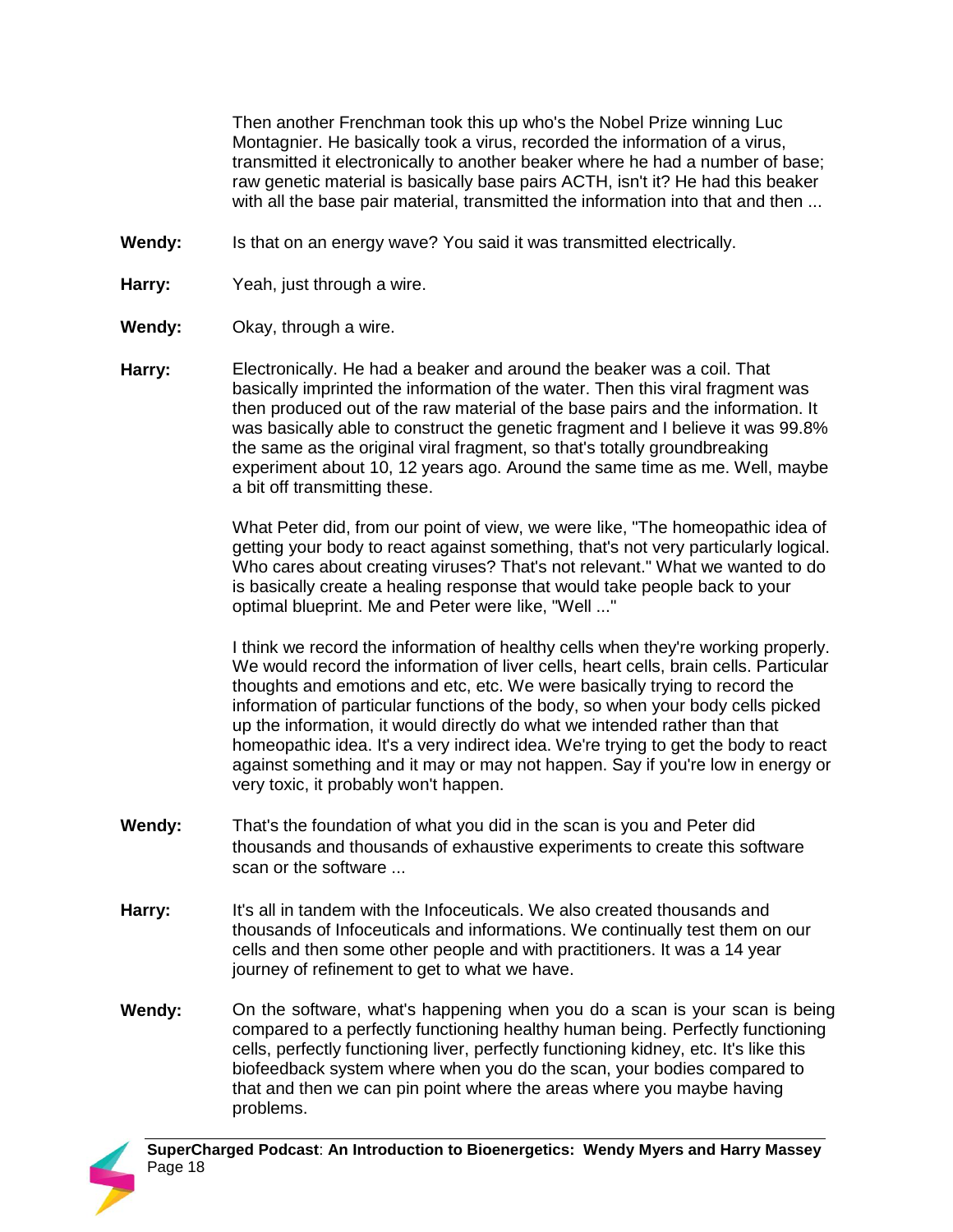## 01:03:30

**Harry:** It's such an important point, because the whole of medicine is built on the opposite idea. Unfortunately, a lot of integrative functional medicine, alternative medicine is also built on this ... When I say this opposite idea, everyone is looking at what's the disease, what's the virus, what's the parasite, what's the toxin.

> All these negative, negative things and we're just saying, "Well, I'm going to be blunt, but it's completely backwards thinking." Whereas what you want to be doing is saying, "Hey, look. This is what a healthy body is. This is how you achieve perfect health. How do we get there? Why don't we compare you to that and then work out the best way to get you there?" That's what matters.

> We've only looked at everything in the positive. We're not trying to do nosode therapy where we're giving you dilute viruses or dilute toxins or any of that sort of stuff. We're not testing against toxins or viruses. We're saying, "This is how you could be when you're working optimally." All of the Infoceuticals, again, have that. Basically, we'll help to trigger your body's own healing response back to there and let's do that.

Did I finish saying what an infoceutical was, we sort of almost got there. We almost got there. Basically, with Peter, we started recording all of that positive information. It's sort of similar. It's not so far off the Montagnier method. We use a slightly different method. We basically then got a 10,000 volt electrostatic charge, which really all it means is that we've got a very significant field present for them carrying the information.

Then we also use photons, we're basically using both photons and a strong electromagnetic field. We're able to carry the information that's digitized in a computer basically into this imprinter device of which all our bottles go down there. They basically get zapped with light and electrostatic charge. Then around every single mineral that's contained in the water ...

Maybe it's a little bit deeper, but basically, you have structured water or EZ water around every single mineral. Within that water, you are able to contain an imprint of information and that information, when you simply just ... I'm quite thirsty, so I'm going to drink some now. I've got lovely bottled mineral water and my nice Infoceutical drops here and ...

**Wendy:** You just drink it down. I put the drops directly in my mouth. That's how I like to take it, because I'm super lazy.